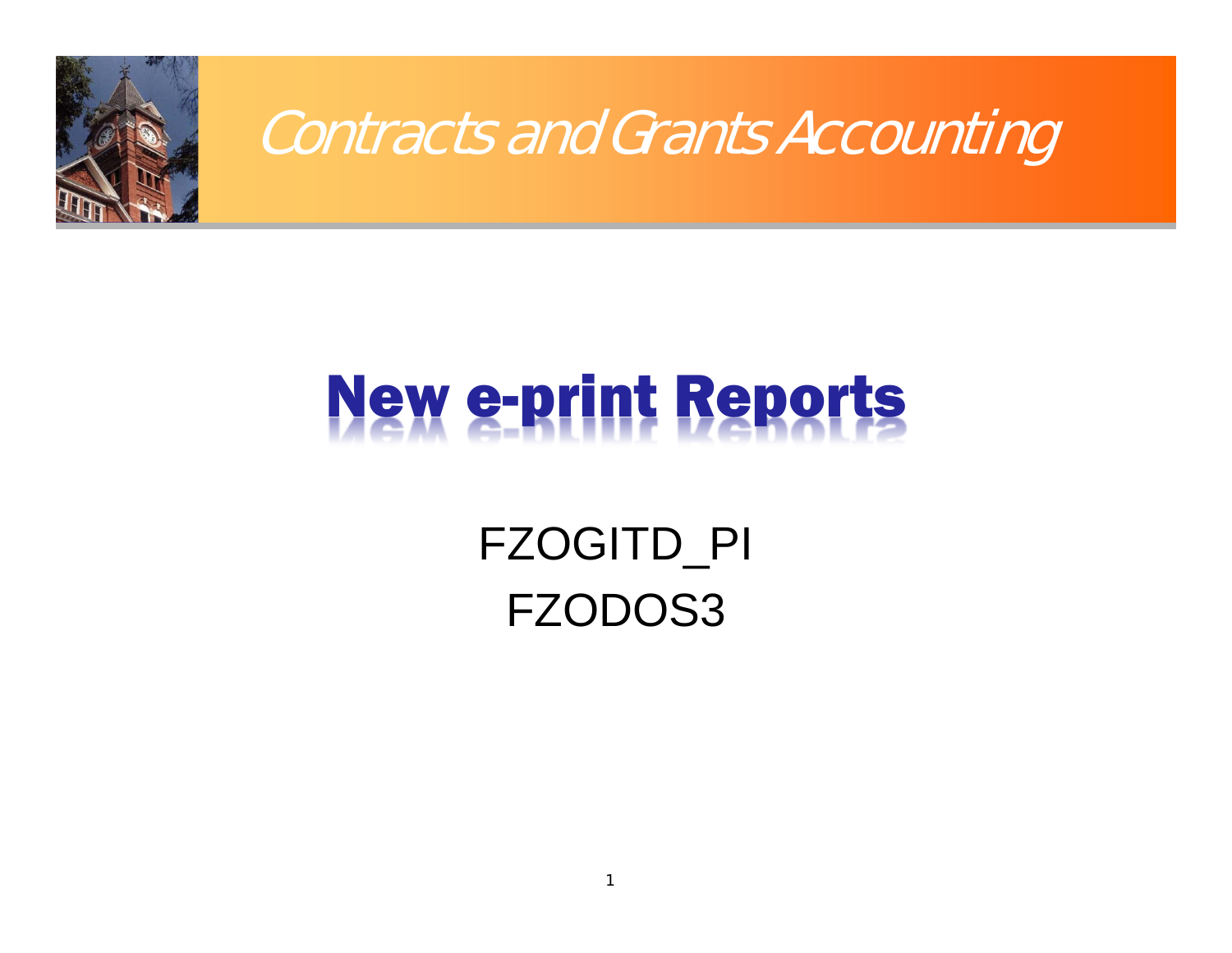

# Contracts and Grants Accounting

### **FZOGITD\_PI**

- Combines information found on 3 Banner Admin forms
	- Includes PI, Start and End Dates, Indirect cost rate and basis, type of agreement
- Excludes revenues
- $\blacksquare$ - Includes subtotals by budget pool
- Includes Default Org & Prog and Org & Prog used to help identify errors
- $\blacksquare$ Now sorted by Principal Investigator First and Last Name
- ‐Available for 3/31/12 month‐end and forward
- FZOGITD, sorted by Grant number, is still available in <sup>e</sup>‐print
- $\blacksquare$ - If fund has a status of "I", it should not appear on report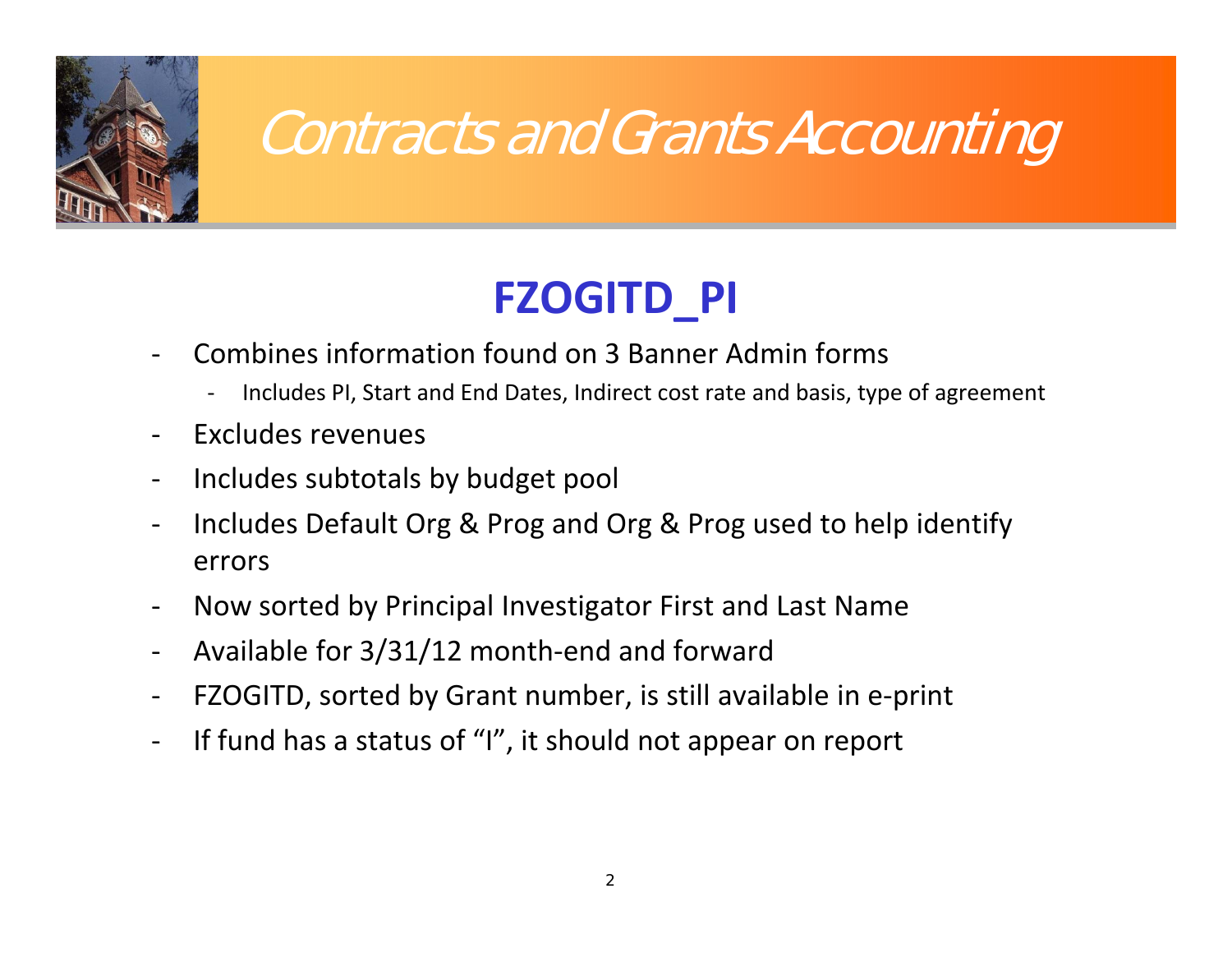| Banner ePrint Reports Repository - Windows Internet Explorer |                                                                                        |                                                                        |
|--------------------------------------------------------------|----------------------------------------------------------------------------------------|------------------------------------------------------------------------|
|                                                              | 2 https://eprint.auburn.edu/cgi-bin/eprint.cgi?ACTION=DETAIL&REPORT=FZOGITD_PI&TII ▼ 4 | $\mathbb{R}$ $\rightarrow$ $\times$ $\mathbb{R}$ $\triangleright$ Bing |
| Edit View Favorites Tools Help<br>File                       |                                                                                        |                                                                        |
| Convert v B. Select<br>x.<br><b>Pavorites</b>                |                                                                                        | △ 10<br>$\mathbf{v}$ $\mathbf{r}$                                      |
| Banner ePrint Reports Repository                             |                                                                                        |                                                                        |
| <b>Banner</b>                                                | <b>Report Detail: FZOGITD_PI</b>                                                       | <b>Finance - Auburn University</b><br>bailerh                          |
| ePrint                                                       |                                                                                        |                                                                        |
|                                                              | About Banner ePrint   FAQ   My ePrint                                                  | Change Repository   I                                                  |
| Finance - Auburn University : FZOGITD_PI                     |                                                                                        |                                                                        |
|                                                              |                                                                                        |                                                                        |
|                                                              | <b>Title</b>                                                                           | <b>Date</b>                                                            |
| P D F TEXT                                                   | <b>Grant Detail Report</b>                                                             | Wed May 02, 2012 1:23pm                                                |
| ¥<br><b>PDF TEXT</b>                                         | <b>Grant Detail Report</b>                                                             | Tue Apr 03, 2012 2:02pm                                                |
|                                                              |                                                                                        |                                                                        |
|                                                              |                                                                                        |                                                                        |
|                                                              |                                                                                        |                                                                        |
|                                                              |                                                                                        |                                                                        |
|                                                              |                                                                                        |                                                                        |
|                                                              |                                                                                        |                                                                        |
|                                                              |                                                                                        |                                                                        |
|                                                              |                                                                                        |                                                                        |
|                                                              |                                                                                        |                                                                        |
|                                                              |                                                                                        |                                                                        |
|                                                              |                                                                                        |                                                                        |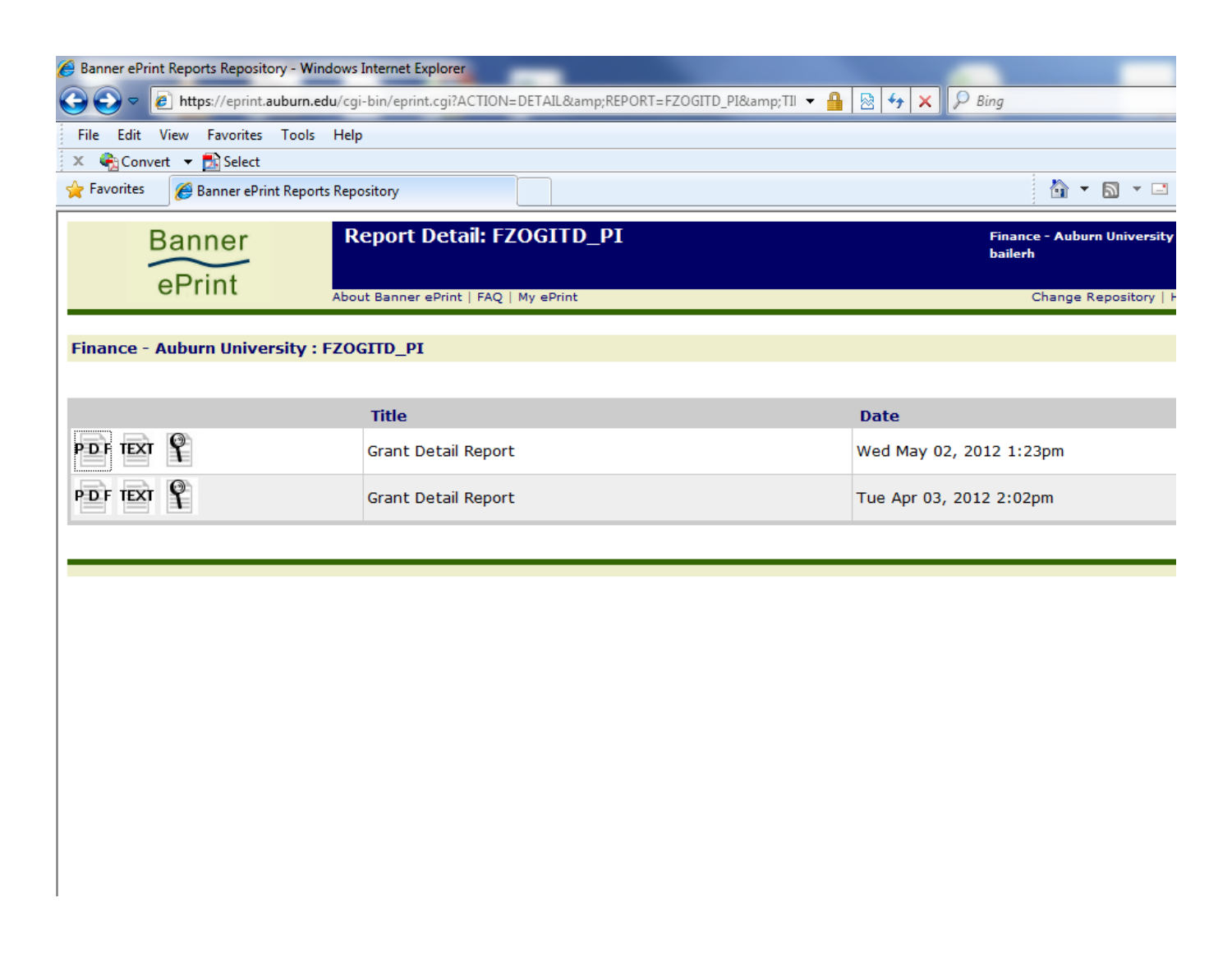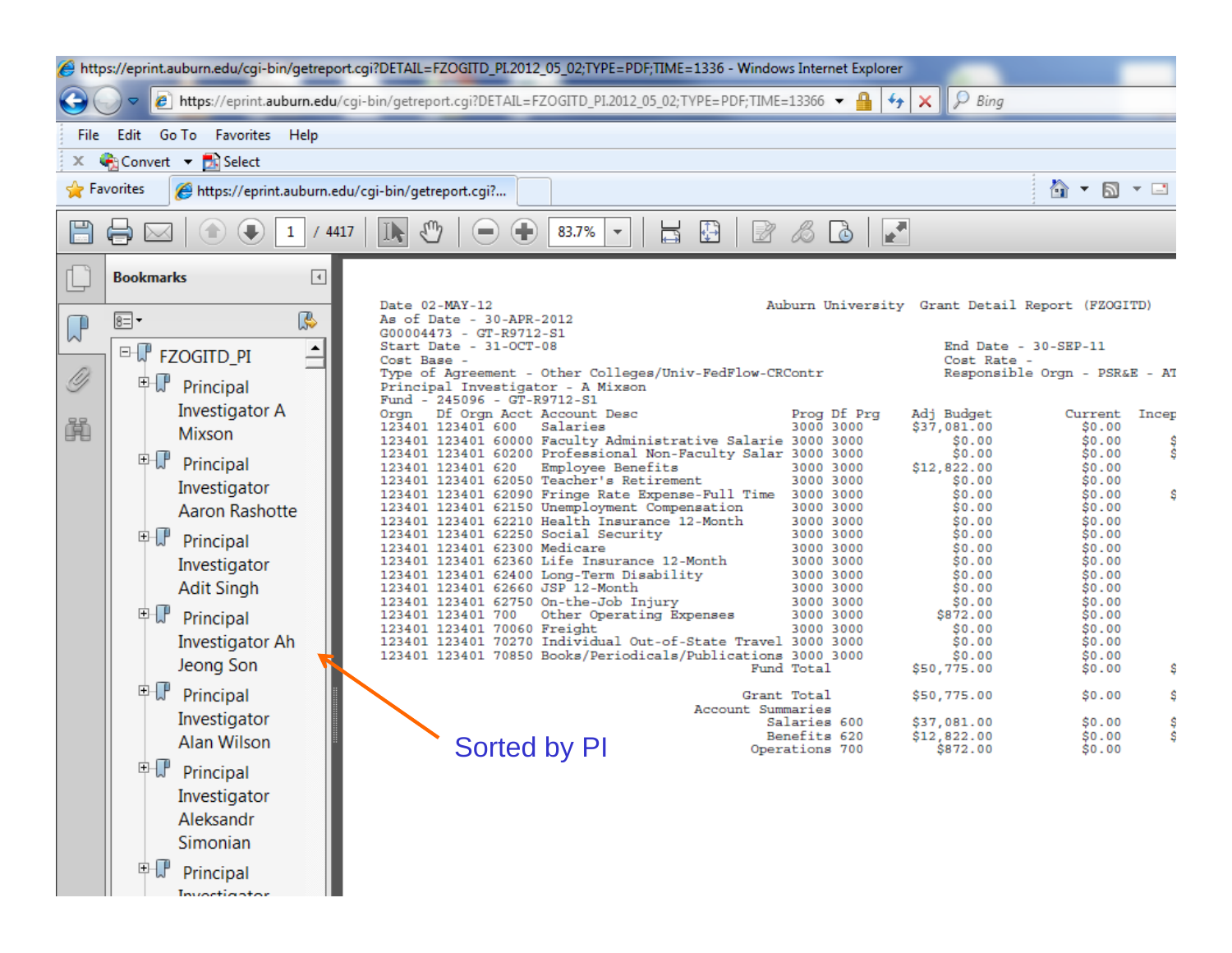#### $\mathbb{G}^{\prime}$  $\bigoplus$  $\overline{\mathbb{H}}$  $B$   $B$   $B$   $F$  $\oplus$ €  $\mathbb{R}$  $\mathbf{1}$  $/4417$  $\bigodot$ 78%  $\overline{\phantom{a}}$

Page 2284

| Date 02-MAY-12                                               |                | Auburn University Grant Detail Report (FZOGITD) |                                        |                |             | Page 2284      |
|--------------------------------------------------------------|----------------|-------------------------------------------------|----------------------------------------|----------------|-------------|----------------|
| As of Date - 30-APR-2012                                     |                |                                                 |                                        |                |             |                |
| G00004473 - GT-R9712-S1                                      |                |                                                 |                                        |                |             |                |
| Start Date - 31-OCT-08                                       |                | End Date - 30-SEP-11                            |                                        |                |             |                |
| Cost Base -                                                  |                | Cost Rate -                                     |                                        |                |             |                |
| Type of Agreement - Other Colleges/Univ-FedFlow-CRContr      |                |                                                 | Responsible Orgn - PSR&E - ATAC (MTAP) |                |             |                |
| Principal Investigator - A Mixson                            |                |                                                 |                                        |                |             |                |
| Fund - 245096 - GT-R9712-S1                                  |                |                                                 |                                        |                |             |                |
| Df Orgn Acct Account Desc<br>Orgn                            | Prog Df Prg    | Adj Budget                                      | Current                                | Incept to date | Commitments | Avail Bal      |
| 123401 123401 600 Salaries                                   | 3000 3000      | \$37,081.00                                     | \$0.00                                 | \$0.00         | \$0.00      | \$37,081.00    |
| 123401 123401 60000 Faculty Administrative Salarie 3000 3000 |                | \$0.00                                          | \$0.00                                 | \$20,103.81    | \$0.00      | $-20, 103.81$  |
| 123401 123401 60200 Professional Non-Faculty Salar 3000 3000 |                | \$0.00                                          | \$0.00                                 | \$18,307.45    | \$0.00      | $- $18,307.45$ |
| 123401 123401 620<br>Employee Benefits                       | 3000 3000      | \$12,822.00                                     | \$0.00                                 | \$0.00         | \$0.00      | \$12,822.00    |
| 123401 123401 62050 Teacher's Retirement                     | 3000 3000      | \$0.00                                          | \$0.00                                 | \$1,011.03     | \$0.00      | $-$ \$1,011.03 |
| 123401 123401 62090 Fringe Rate Expense-Full Time 3000 3000  |                | \$0.00                                          | \$0.00                                 | \$10,230.90    | \$0.00      | $-$10,230.90$  |
| 123401 123401 62150 Unemployment Compensation                | 3000 3000      | \$0.00                                          | \$0.00                                 | \$2.51         | \$0.00      | $-52.51$       |
| 123401 123401 62210 Health Insurance 12-Month                | 3000 3000      | \$0.00                                          | \$0.00                                 | \$255.13       | \$0.00      | $-2255.13$     |
| 123401 123401 62250 Social Security                          | 3000 3000      | \$0.00                                          | \$0.00                                 | \$499.08       | \$0.00      | $-5499.08$     |
| 123401 123401 62300 Medicare                                 | 3000 3000      | \$0.00                                          | \$0.00                                 | \$116.71       | \$0.00      | $-5116.71$     |
| 123401 123401 62360 Life Insurance 12-Month                  | 3000 3000      | \$0.00                                          | \$0.00                                 | \$10.81        | \$0.00      | $- $10.81$     |
| 123401 123401 62400 Long-Term Disability                     | 3000 3000      | \$0.00                                          | \$0.00                                 | \$18.58        | \$0.00      | $- $18.58$     |
| 123401 123401 62660 JSP 12-Month                             | 3000 3000      | \$0.00                                          | \$0.00                                 | \$206.25       | \$0.00      | $- $206.25$    |
| 123401 123401 62750 On-the-Job Injury                        | 3000 3000      | \$0.00                                          | \$0.00                                 | \$13.21        | \$0.00      | -\$13.21       |
| 123401 123401 700 Other Operating Expenses                   | 3000 3000      | \$872.00                                        | \$0.00 00                              | \$0.00         | \$0.00      | \$872.00       |
| 123401 123401 70060 Freight                                  | 3000 3000      | \$0.00                                          | \$0.00                                 | \$24.50        | \$0.00      | $-524.50$      |
| 123401 123401 70270 Individual Out-of-State Travel 3000 3000 |                | \$0.00                                          | \$0.00                                 | \$40.50        | \$0.00      | $-540.50$      |
| 123401 123401 70850 Books/Periodicals/Publications 3000 3000 |                | \$0.00                                          | \$0.00                                 | \$217.50       | \$0.00      | $- $217.50$    |
|                                                              | Fund Total     | \$50,775.00                                     | \$0.00                                 | \$51,057.97    | \$0.00      | $-5282.97$     |
|                                                              | Grant Total    | \$50,775.00                                     | \$0.00                                 | \$51,057.97    | \$0.00      | $-5282.97$     |
| Account Summaries                                            |                |                                                 |                                        |                |             |                |
|                                                              | Salaries 600   | \$37,081.00                                     | \$0.00                                 | \$38,411.26    | \$0.00      | $-$1,330.26$   |
|                                                              | Benefits 620   | \$12,822.00                                     | \$0.00                                 | \$12,364.21    | \$0.00      | \$457.79       |
|                                                              | Operations 700 | \$872.00                                        | \$0.00                                 | \$282.50       | \$0.00      | \$589.50       |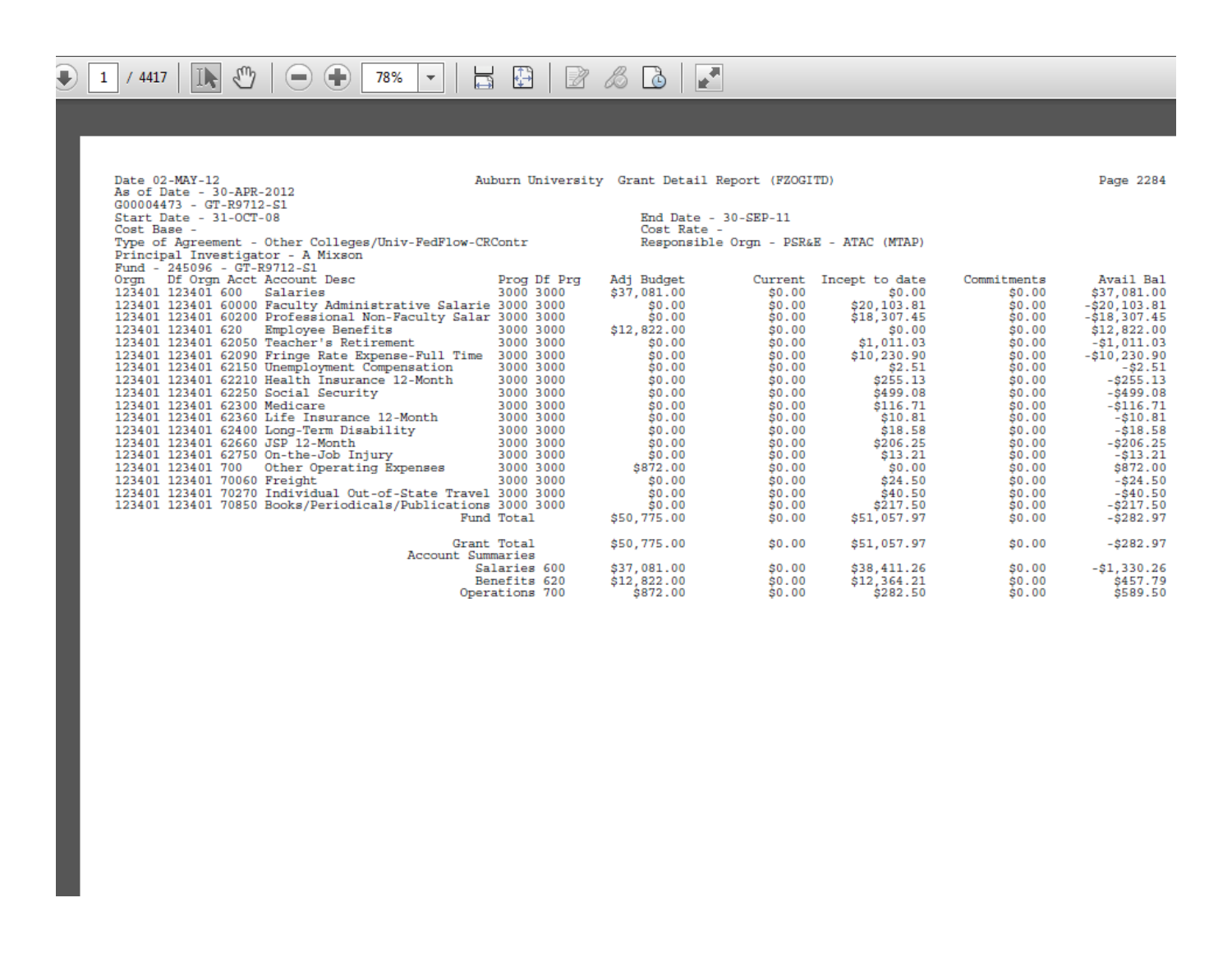

# Contracts and Grants Accounting

### **FZODOS3**

- $\overline{\phantom{a}}$  Similar to FZODOS1\_CG and FZODOS2\_CG, in that only contract/grant funds are listed
- $\blacksquare$ - Sorted by PI first and last name
- ‐- One line per contract/grant
- ‐- Includes project end date
- $\blacksquare$ Available for 4/30/12 month‐end and forward
- $\blacksquare$ - If fund has a status of "I", it should not appear on report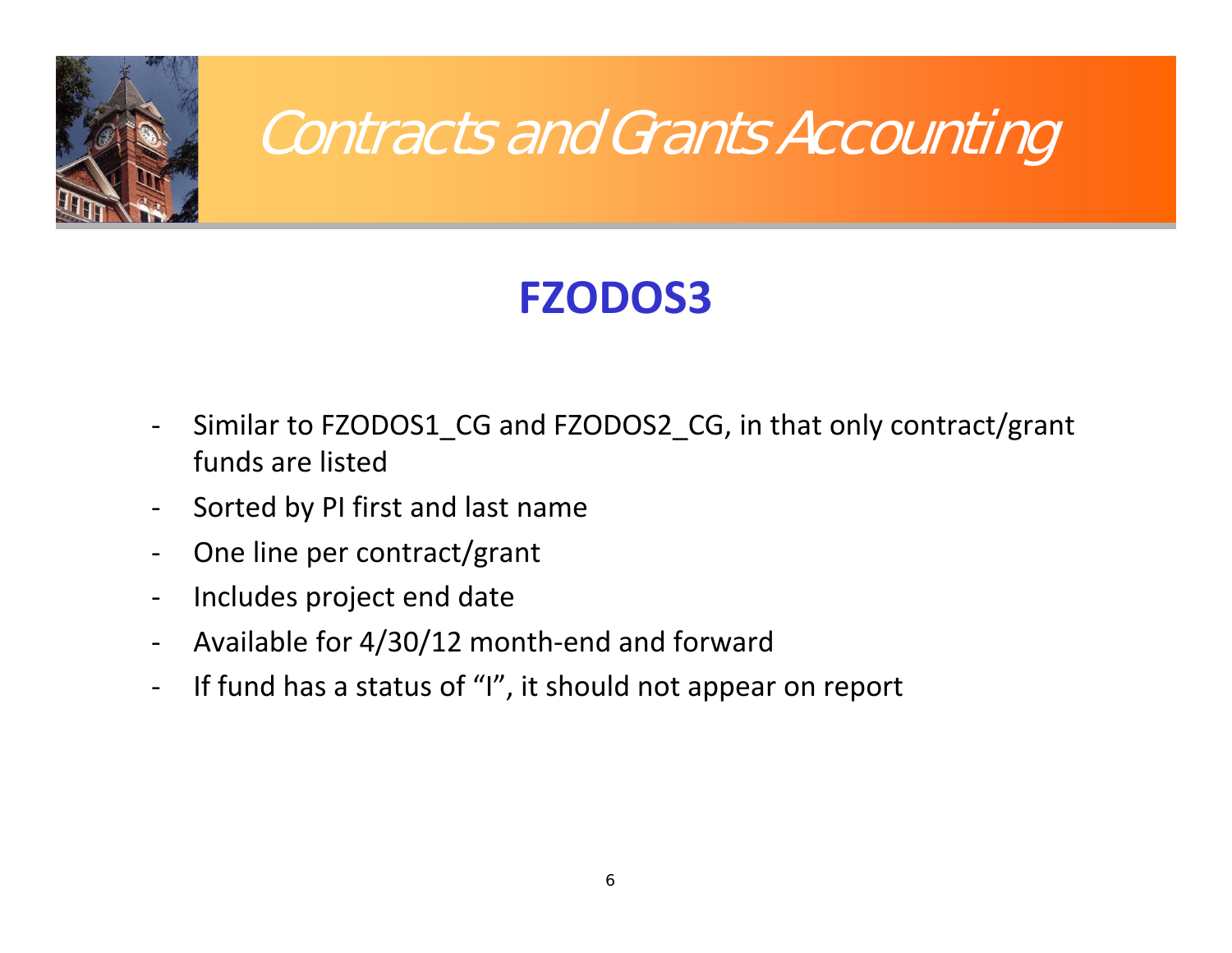| https://eprint.auburn.edu/cqi-bin/getreport.cqi?DETAIL=FZODOS3.2012 05 03&TYPE=PDF&TIME=1336670 - Windows Internet Explorer<br>https://eprint.auburn.edu/cgi-bin/getreport.cgi?DETAIL=FZODOS3.2012_05_03&TYPE=PDF&TIME=1336670 - Windows Internet Explorer |                                                                                                  |                   |                                                                    |                |                                        |                                             |    |           |           |                                                                                                                                                                  |                              |                              |  |
|------------------------------------------------------------------------------------------------------------------------------------------------------------------------------------------------------------------------------------------------------------|--------------------------------------------------------------------------------------------------|-------------------|--------------------------------------------------------------------|----------------|----------------------------------------|---------------------------------------------|----|-----------|-----------|------------------------------------------------------------------------------------------------------------------------------------------------------------------|------------------------------|------------------------------|--|
| Ω<br>https://eprint.auburn.edu/cgi-bin/getreport.cgi?DETAIL=FZODOS3.2012_05_03&TYPE=PDF&TIME=13366<br>Bing<br>↮<br>x                                                                                                                                       |                                                                                                  |                   |                                                                    |                |                                        |                                             |    |           |           |                                                                                                                                                                  |                              |                              |  |
|                                                                                                                                                                                                                                                            | Edit<br>Go To Favorites Help<br>File                                                             |                   |                                                                    |                |                                        |                                             |    |           |           |                                                                                                                                                                  |                              |                              |  |
|                                                                                                                                                                                                                                                            | Convert v A Select<br>x.                                                                         |                   |                                                                    |                |                                        |                                             |    |           |           |                                                                                                                                                                  |                              |                              |  |
|                                                                                                                                                                                                                                                            | <b>Favorites</b><br>合<br>https://eprint.auburn.edu/cgi-bin/getreport.cgi?<br>同<br>$\overline{ }$ |                   |                                                                    |                |                                        |                                             |    |           |           |                                                                                                                                                                  |                              |                              |  |
| ᄖ<br>▞<br>83.7%<br>70<br>₩<br>725                                                                                                                                                                                                                          |                                                                                                  |                   |                                                                    |                |                                        |                                             |    |           |           |                                                                                                                                                                  |                              |                              |  |
|                                                                                                                                                                                                                                                            |                                                                                                  | <b>Bookmarks</b>  | $\boxed{4}$                                                        |                |                                        |                                             |    |           |           |                                                                                                                                                                  |                              |                              |  |
|                                                                                                                                                                                                                                                            | D                                                                                                | 8∃∙<br>中『         | ß<br>$\triangleq$<br><b>Brent Fox</b>                              | fzodos3<br>May | 03, 2012                               |                                             |    |           |           | Auburn University<br>Banner Financial Reporting<br>Summary of Expenditures, Funds Available and GL Fund Balances<br>Year to date for the Period Ending 30-APR-12 |                              |                              |  |
|                                                                                                                                                                                                                                                            | 197<br>鼡                                                                                         | 中『<br>中ぽ<br>中課    | <b>Brian Prowell</b><br><b>Brian Thurow</b><br><b>Brian Vaughn</b> | ID: 902000313  | PI: Bruce Smith<br>Description<br>Fund |                                             | РI | ID        | Grant     | Adjusted<br>Budget (A11)                                                                                                                                         | Current<br>Month<br>Expenses | Year-To-<br>Date<br>Expenses |  |
|                                                                                                                                                                                                                                                            |                                                                                                  | 中子                | <b>Brian Wells</b>                                                 |                |                                        | 249268 CAP PROPERTIES-PITTSVIEW-Bruce Smith |    | 902000313 | G00006472 | 86,127.00                                                                                                                                                        | 455.30                       | 455.30                       |  |
|                                                                                                                                                                                                                                                            |                                                                                                  | $\mathbb{J}$<br>电 | <b>Bruce Lockaby</b>                                               |                | Total                                  |                                             |    |           |           | 86,127.00                                                                                                                                                        | 455.30                       | 455.30                       |  |
|                                                                                                                                                                                                                                                            |                                                                                                  | 中課                | <b>Bruce Smith</b><br>902000313<br>P<br>902006688                  |                |                                        |                                             |    |           |           |                                                                                                                                                                  |                              |                              |  |
|                                                                                                                                                                                                                                                            |                                                                                                  | ₩<br>围            | <b>Bruce</b><br><b>Tatarchuk</b>                                   |                | <b>Sorted by PI</b>                    |                                             |    |           |           |                                                                                                                                                                  |                              |                              |  |
|                                                                                                                                                                                                                                                            |                                                                                                  | 电制<br>电           | <b>Bryan Chin</b><br><b>Bryan Edwards</b>                          |                |                                        |                                             |    |           |           |                                                                                                                                                                  |                              |                              |  |
|                                                                                                                                                                                                                                                            |                                                                                                  | 中了                | <b>Byron</b><br>Blagburn                                           |                |                                        |                                             |    |           |           |                                                                                                                                                                  |                              |                              |  |
|                                                                                                                                                                                                                                                            |                                                                                                  | 电具                | C Clark                                                            |                |                                        |                                             |    |           |           |                                                                                                                                                                  |                              |                              |  |
|                                                                                                                                                                                                                                                            |                                                                                                  | 电报                | <b>Callie Nelson</b>                                               |                |                                        |                                             |    |           |           |                                                                                                                                                                  |                              |                              |  |
|                                                                                                                                                                                                                                                            |                                                                                                  | 中心                | Calvin Johnson                                                     |                |                                        |                                             |    |           |           |                                                                                                                                                                  |                              |                              |  |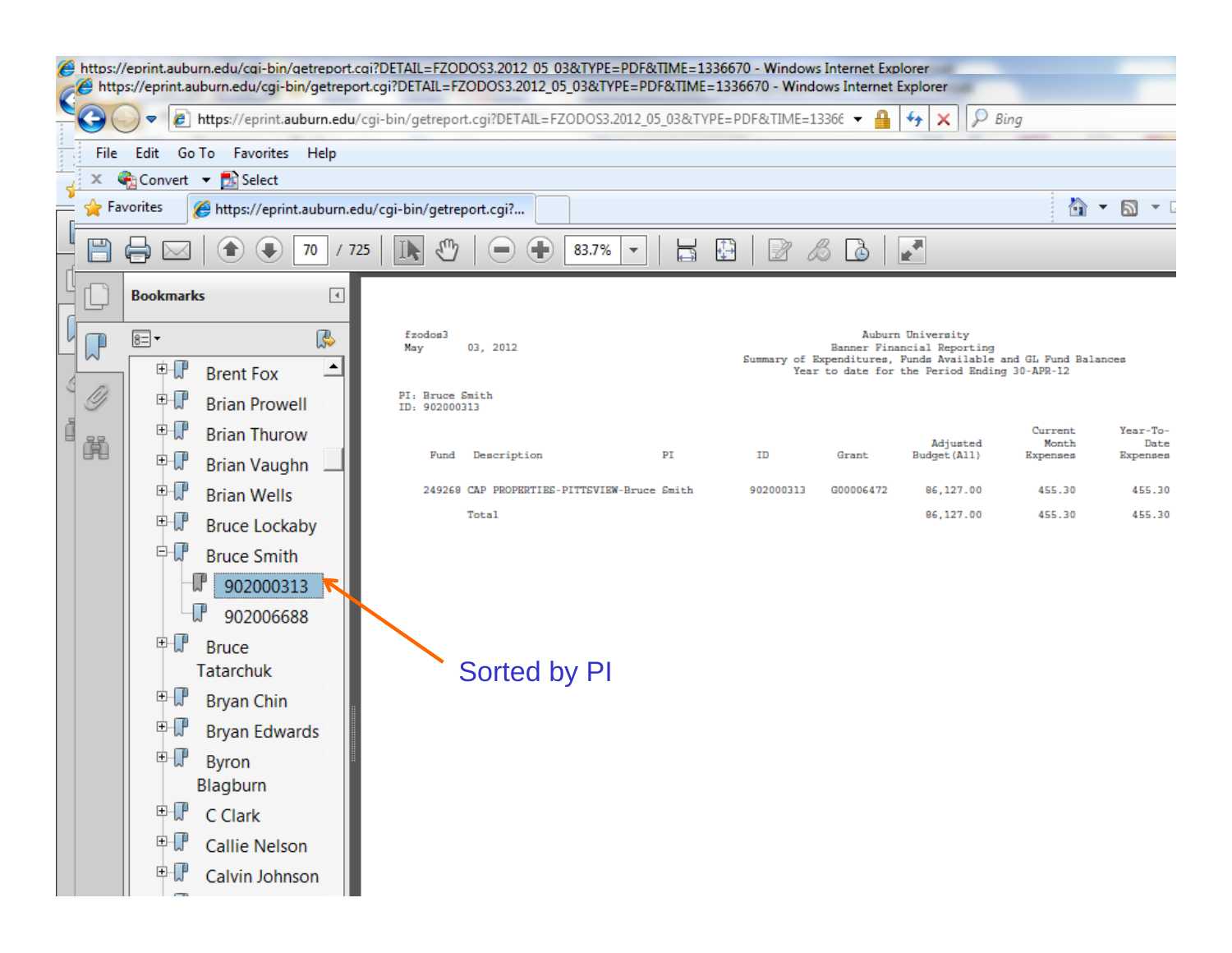#### $B$  &  $B$  $\sqrt{2}$ **IF ①**  $\bigoplus$  $\mathbb{H}$  $\oplus$  $75 \mid 725$  $\bigoplus$  $\left( \blacksquare \right)$ 78%  $\overline{\phantom{a}}$

fzodos3 03, 2012 May

Auburn University<br>Banner Financial Reporting Summary of Expenditures, Funds Available and GL Fund Balances<br>Year to date for the Period Ending 30-APR-12 Page: 75

PI: Byron Blagburn<br>ID: 902010597

| Fund | Description                                    | РI             | ID        | Grant            | Adjusted<br>Budget (All) | Current<br>Month<br>Expenses | Year-To-<br>Date<br>Expenses | Project-To-<br>Date<br>Expenses | Encumbrances<br>(includes<br>reservations) | Grant Budget<br>Balance<br>Available | Project<br>End<br>Date |
|------|------------------------------------------------|----------------|-----------|------------------|--------------------------|------------------------------|------------------------------|---------------------------------|--------------------------------------------|--------------------------------------|------------------------|
|      | 242001 BAYER-STUDY 150.935                     | Byron Blagburn | 902010597 | G00000002        | 456,882.21               | 24.15                        | 24.15                        | 456,856.64                      | .00                                        | 25.57                                |                        |
|      | 251220 PFIZER INC-PYGMYGOAT                    | Byron Blagburn | 902010597 | G00000294        | 159,703.00               | .00                          | .00                          | 159,485.67                      | .00                                        | 217.33                               |                        |
|      | 242102 PFIZER-FELINE D IM B                    | Byron Blagburn | 902010597 | <b>G00000608</b> | 207,436.00               | .00                          | .00                          | 207, 136, 39                    | .00                                        | 299.61                               |                        |
|      | 242146 FT DODGE-PILOT STUDY                    | Byron Blagburn | 902010597 | G00002277        | 89,213.00                | .00                          | 335.09                       | 88,987.12                       | .00                                        | 225.88                               |                        |
|      | 242169 NOVARTIS-STUDY# NAH-06-00Byron Blagburn |                | 902010597 | G00002777        | 78,037.00                | .00                          | 1,119.79                     | 74,404.94                       | .00                                        | 3,632.06                             |                        |
|      | 242183 BAYER-BLACBURN                          | Byron Blagburn | 902010597 | G00002978        | 394, 124.00              | 3,173.37                     | 18,601.17                    | 294,841.03                      | .00                                        | 99, 282.97 30-JUN-12                 |                        |
|      | 242203 NOVARTIS-BLACBURN-08                    | Byron Blagburn | 902010597 | G00003367        | 57,608.00                | .00                          | 251.75                       | 57.573.64                       | .00                                        | 34.36                                |                        |
|      | 242211 SPAHC-STUDY N07-037-01                  | Byron Blagburn | 902010597 | G00003645        | 77,398.00                | .00                          | 205.74                       | 77,122.30                       | .00                                        | 275.70                               |                        |
|      | 249659 BAYER-PROTOCOL NO. 152.07Byron Blagburn |                | 902010597 | G00003688        | 79,755.00                | 9.847.12                     | 9.857.28                     | 61,393.80                       | .00                                        | 18,361.20 01-JUN-12                  |                        |
|      | 242216 NOVARTIS-D IMMITIS-BEAGLEByron Blagburn |                | 902010597 | G00003730        | 78, 271.36               | .00                          | .00                          | 78,186.36                       | .00                                        | 85.00                                |                        |
|      | 247571 BAYER-FLEA MONITORING                   | Byron Blagburn | 902010597 | G00003776        | 291,702.89               | 5,576.82                     | 39,099.65                    | 303, 784.74                     | .00                                        | $-12,081.85$ 31-DEC-12               |                        |
|      | 219037 NIH-1R03AI078154-01                     | Byron Blagburn | 902010597 | C00004653        | 76,451.00                | .00                          | .00                          | 71,651.80                       | .00                                        | 4,799.20 30-JUN-11                   |                        |
|      | 242247 VIRBAC ANL HLTH-BLACBURN Byron Blagburn |                | 902010597 | G00004898        | 102, 992.47              | .00                          | 3,833.88                     | 63,521.21                       | .00                                        | 39.471.26 01-OCT-12                  |                        |
|      | 242248 SUMMIT VETPHARM-BLACBURN Byron Blagburn |                | 902010597 | C00004910        | 54, 133.50               | 2,545.18                     | 2,895.58                     | 53,754.11                       | .00.                                       | 379.39                               |                        |
|      | 249682 BAYER-PO 260188155                      | Byron Blagburn | 902010597 | G00005040        | 51,856.00                | .00                          | 165.13                       | 51,599.15                       | .00                                        | 256.85                               |                        |
|      | 249683 BAYER-DO 260188153                      | Byron Blagburn | 902010597 | G00005041        | 141,825.00               | 73.01                        | 5.133.16                     | 120,650.05                      | .00                                        | 21.174.95 01-JUN-12                  |                        |
|      | 242256 NOVARTIS-BLACBURN-SOW II                | Byron Blagburn | 902010597 | G00005422        | 99.267.70                | 9.039.71                     | 25, 341.65                   | 74.663.16                       | .00                                        | 24,604.54 31-JUL-12                  |                        |
|      | 242257 NOVARTIS-BLACBURN-SOW I                 | Byron Blagburn | 902010597 | G00005423        | 99,284.38                | 5.756.28                     | 40,919.49                    | 86,895.84                       | .00                                        | 12,388.54 31-JUL-12                  |                        |
|      | 242269 ISP-STUDY S10036-00                     | Byron Blagburn | 902010597 | G00005734        | 153,101.00               | 2,068.21                     | 2,081.93                     | 151,674.20                      | .00                                        | 1,426.80 01-JUL-12                   |                        |
|      | 249701 CEVA ANL HLTH LLC                       | Byron Blagburn | 902010597 | C00006180        | 106,022.00               | 3.491.24                     | 68,240.90                    | 105, 432.14                     | .00                                        |                                      | 589.86 27-NOV-12       |
|      | 249709 BAYER-PO 260239040                      | Byron Blagburn | 902010597 | G00006579        | 154,250.00               | .00                          | .00                          | .00                             | .00                                        | 154, 250.00 31-AUG-12                |                        |
|      | 249713 PIEDMONT PHARM LLC                      | Byron Blagburn | 902010597 | G00006728        | 96,487.00                | .00                          | .00                          | .00                             | .00                                        | 96.487.00 15-NOV-12                  |                        |
|      | Total                                          |                |           |                  | 3.105.800.51             | 41,595.09                    | 218, 106, 34                 | 2.639.614.29                    | .00                                        | 466,186.22                           |                        |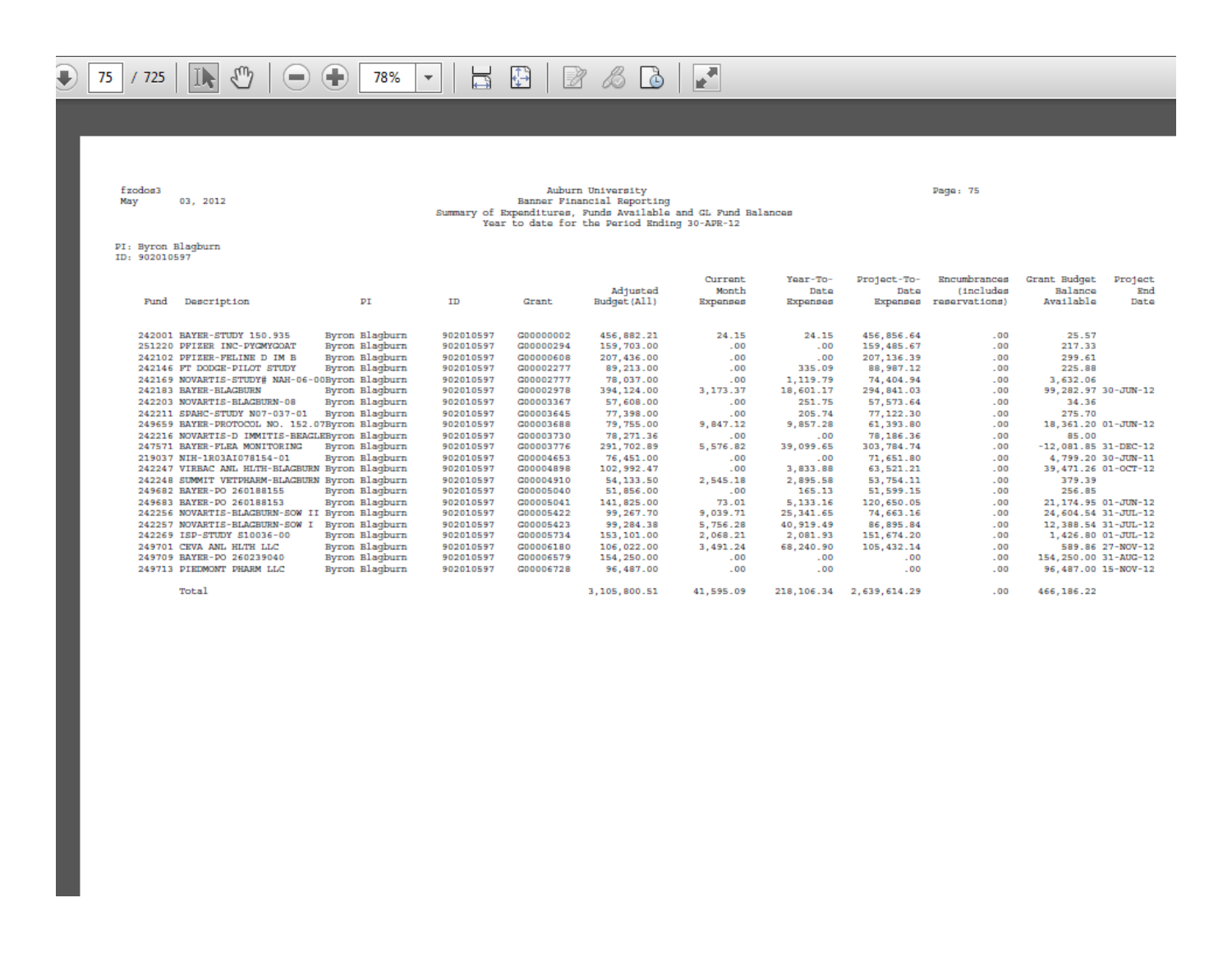

# My Funding